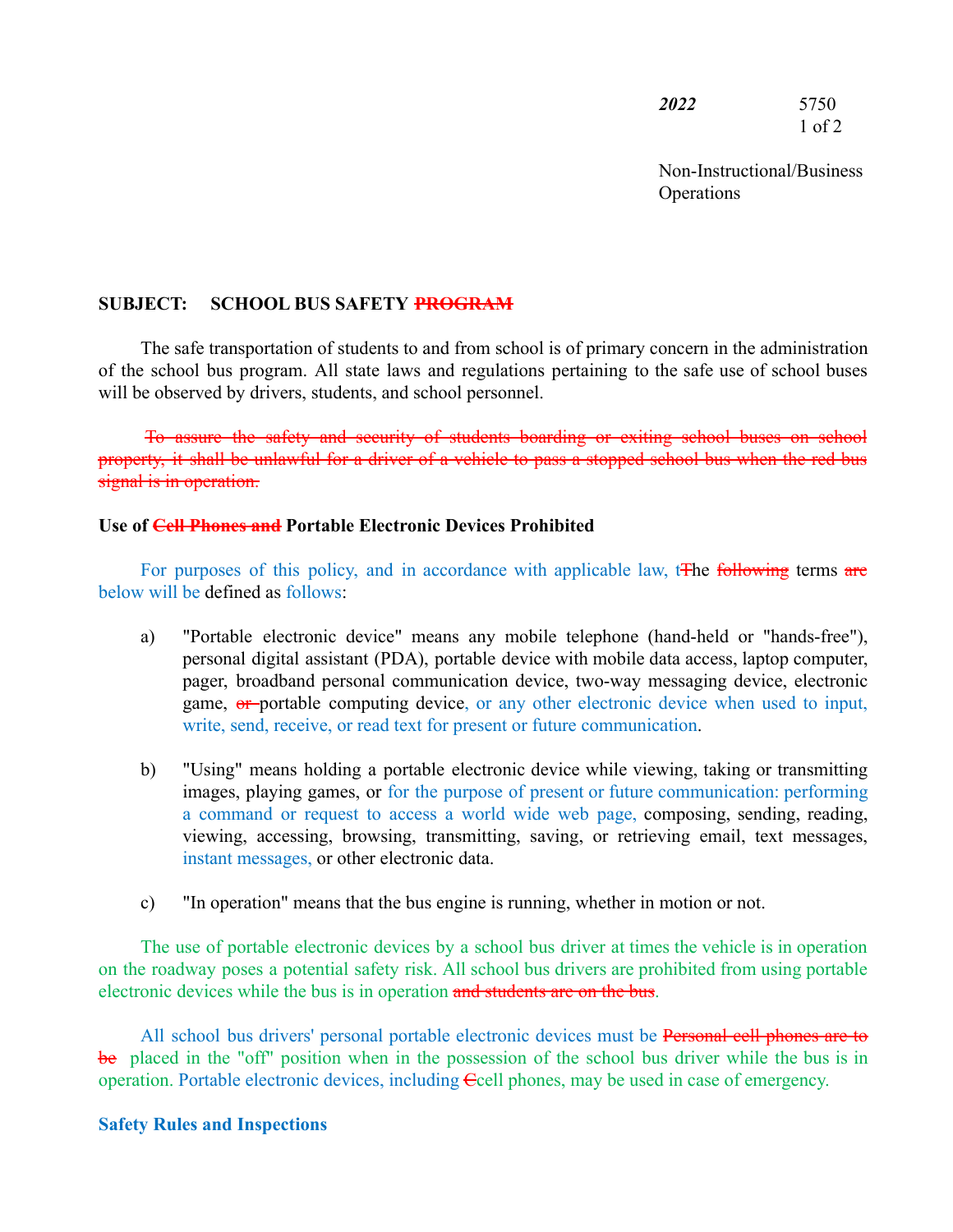The Transportation Supervisor, in cooperation with the principals, has the responsibility of developing and publishing safety rules to be followed by drivers and passengers, including rules of student conduct. In order to ensure maximum safety to those riding school buses, it is necessary that students and drivers cooperate in this effort. There is no substitute for training to develop safe habits in pedestrian and vehicular traffic.

(Continued)

*2022* 5750 2 of 2

Non-Instructional/Business **Operations** 

## **SUBJECT: SCHOOL BUS SAFETY (Cont'd.)**

All buses and other vehicles owned and operated by the District and/or by vendors/contract bus companies with whom the District contracts will have frequent safety inspections and be serviced regularly. The Transportation Supervisor will maintain a comprehensive record of all maintenance performed on each vehicle.

Every bus driver is required to report promptly to the Transportation Supervisor any school bus accident, regardless of the severity, involving death, injury, or property damage. All accidents, regardless of damage involved, must be reported at once to the Transportation Supervisor by the Bus Companies.

Education Law § 3623 Vehicle and Traffic Law  $\S$  509-a(7), 509- $+i(1-b)$ , 1174 $(a)$ , 1174 $(b)$ , and, 1225-c, and 1125-d 8 NYCRR § 156.3 17 NYCRR §§ 720.2, 721.1, and 721.2

NOTE: Refer also to Policies #8212 -- Fire and Emergency Drills, Bomb Threats, and Bus Emergency Drills #5761 -- Drug and Alcohol Testing for School Bus Drivers and Other Safety-Sensitive Employees